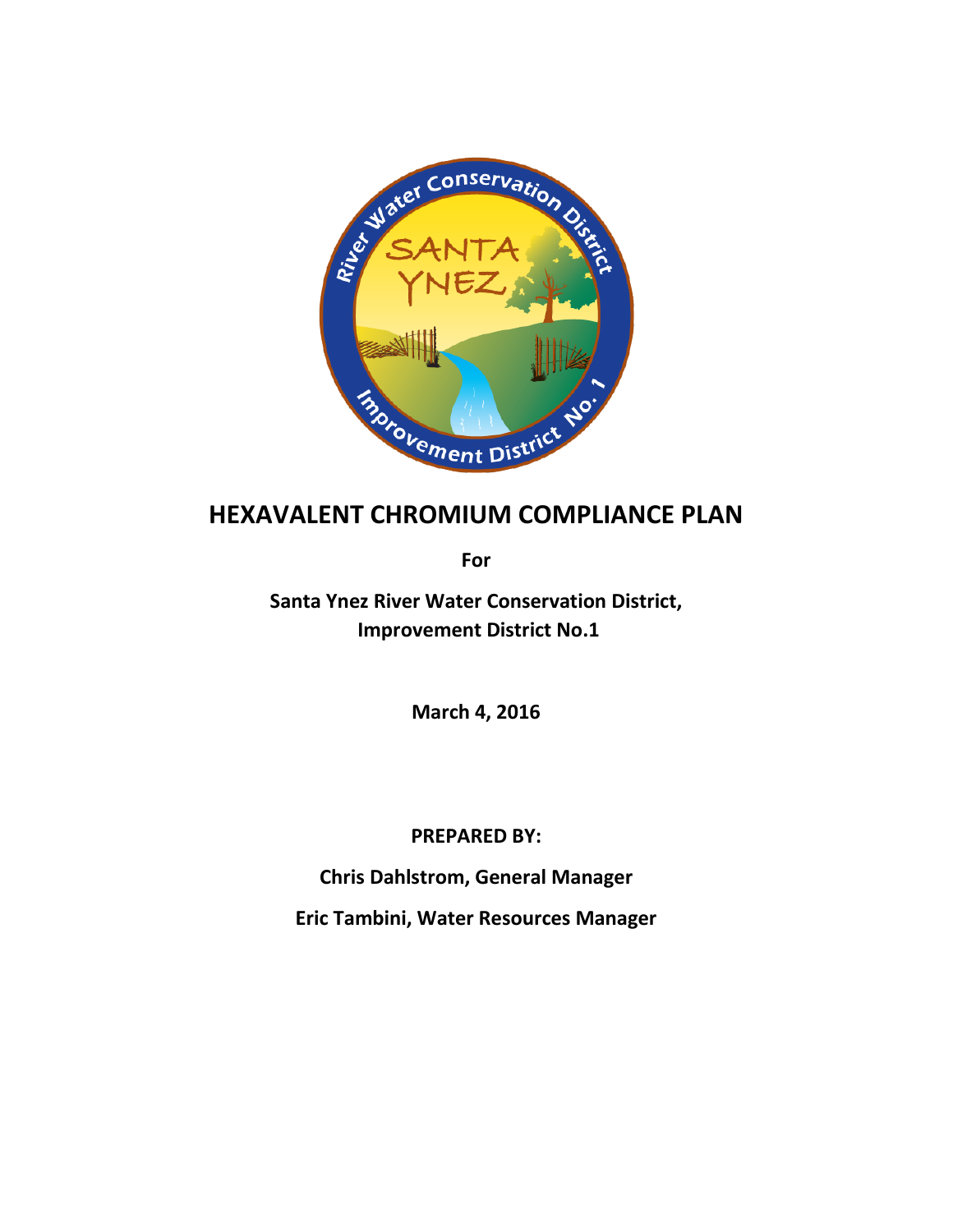#### **BACKGROUND**

The Santa Ynez River Water Conservation District, Improvement District No. 1 (District) is a public agency governed by a five member Board of Trustees. The District serves domestic and irrigation water to approximately 6,737 users across 10,850 acres, including the communities of Santa Ynez, Los Olivos, Ballard, the City of Solvang, and the Santa Ynez Band of Chumash Indians. The District's distribution system is comprised of 87 miles of pipelines within three pressure zones. Sources of supply include the Santa Ynez River Upland Groundwater Basin, Santa Ynez River alluvial groundwater (River Wells), State Water Project (State) water, and an annual entitlement from Lake Cachuma. The allocation of water from Lake Cachuma is exchanged for an equal amount of State Water with water agencies on the south coast of Santa Barbara County and typically makes up about half of the District's annual demand of 5,700 acre-feet (AF).

The River Wells and State water are not impacted by chromium-6 (Cr6) and make up the principal supply in the Zone 1 pressure zone. Zones 2 and 3 additionally rely on groundwater from the Upland Wells, several of which are impacted by naturally occurring Cr6 above the maximum concentration level (MCL). To date, four (4) wells have detected Cr6 concentrations above the 10 ppm MCL. Three (3) additional production wells have had measured Cr6 concentrations ranging from 9.2 to 10.0 ppm.

#### **COMPLIANCE STATUS OF THE DISTRICT**

Prior to and since the adoption of the new Cr6 MCL (10 ppm), the District has been proactive in preparing to meet the new standard. A work group of consultants was assembled to conduct a Water Supply Alternatives Evaluation/Feasibility Study (2014) and to develop and evaluate a complete set of available options for compliance with the Cr6 MCL. To date, the District has spent over \$500,000 from its reserves to fund this effort. It cannot, however, continue to absorb the costs necessary to bring this task to completion.

Based on historic customer demand, drought conditions, loss of groundwater production capacity, and consideration of the study findings, the District has determined that it cannot reliably serve the water demands of its customers without the use of the Cr6-impacted wells. Additionally, the District does not have the available funds to construct the necessary infrastructure improvements that are required for water supply reliability and Cr6 compliance. To fund such an effort, the District must first complete a water rate analysis and implement necessary rate increases. This rate study is underway and is a required prerequisite to applying for the loans and grants that are necessary for funding system improvements and assuring continued compliance with the Cr6 regulation.

The drought currently shows no signs of relief and continues to have severe impact on the surface water sources that make up three of the District's four sources of water supply. The District has prepared this compliance plan outlining the necessary steps to reestablish its prior groundwater supplies, while achieving and maintaining compliance with the Cr6 standard.

#### **COMPLIANCE PLAN**

The District's compliance plan is comprised of eight phases: study, funding, design, environmental review, land acquisition, contractor selection, construction, and testing.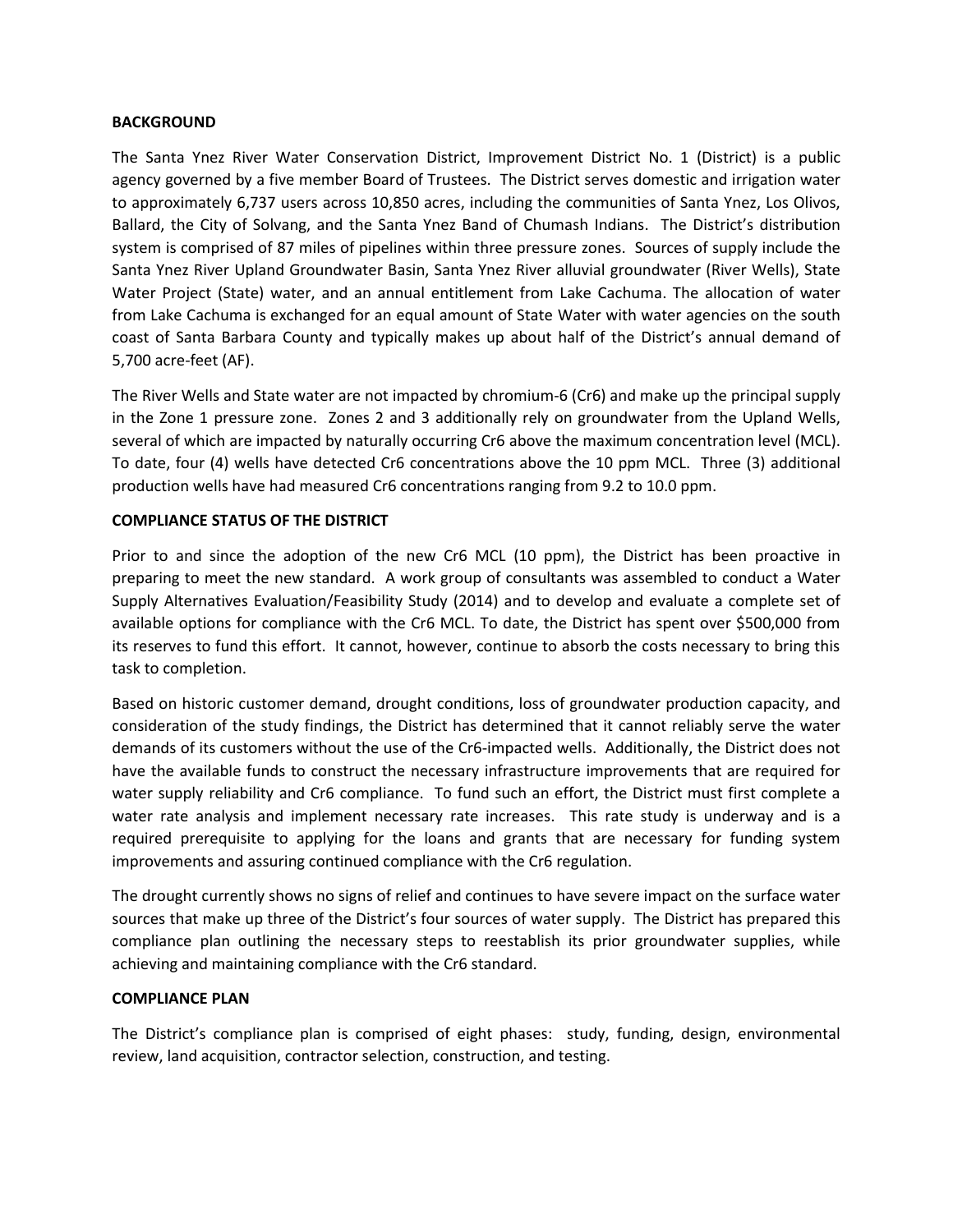#### *Phase 1 –Study*

Initial work on the 2014 Feasibility Study began in the fall of 2013 with the development of a comprehensive sampling plan, which included an analytical laboratory evaluation/selection process and sample protocol development to provide the most accurate and representative results possible. Sampling of the active Upland wells for Total Chromium and Cr6 was conducted on a monthly basis for a six month time period as part of the program. Additionally, well profile analyses were performed on four of the affected wells which included depth discrete water quality sampling and incremental flow evaluation to determine if well modification techniques (e.g., packer installation, lowering pumps, engineered suction) could be utilized to alter pumping conditions and reduce Cr6 concentrations in the produced well water.

In addition to well modifications, supply options evaluated as part of the feasibility study included blending of wells, separation of the agricultural and irrigation water from potable supply, addition of the District's Gallery Well (a licensed appropriation but unused due to the need for treatment under surface water treatment regulations), restricting use of the wells with Cr6 levels above the MCL, and installation of a treatment system(s). The various options were evaluated individually and in combination (i.e., complete options) using the District's hydraulic distribution model to determine the water system deficiencies and improvements needed for each of the complete options. In addition to developing costs for each of the alternatives evaluated, the analysis included a risk component to address the effect of implementation for each with respect to water supply and water quality requirements. A copy of this study can be obtained or viewed at the District's website (http://www.syrwd.org/article/7358-waterquality).

Wellhead or centralized treatment was a major component of a number of the complete options identified which required additional evaluation to identify treatment requirements, recommend the most applicable treatment approach for impacted wells, and develop preliminary cost estimates for use in project budgeting and cost comparison. This led to the development and implementation of four pilot studies that were conducted at impacted District wells for three different treatment technologies to verify feasibility of treatment and further refine capital and Operation and Maintenance (O&M) costs for each.

Based on the study findings, the District is moving forward with a Cr6 mitigation strategy that includes treatment for three wells at a common location, blending the production of two pairs of wells, and engineered modification of one well using a downhole "packer" to reduce Cr6 concentrations. The packer modification is experimental and, if successful, will take the place of a second treatment plant.

#### *Phase 2 –Funding*

The total estimated capital cost to complete the projects outlined in this compliance plan are between \$12 million and \$17 million. This includes a 2,000 gallon per minute (GPM) treatment facility, well rehabilitation costs for two wells that failed during Cr6 removal pilot testing, blending facilities between two pairs of wells in the Upland Basin, installation of a well packer in another well, as well as the necessary and appurtenant distribution system modifications to accommodate each component of the plan.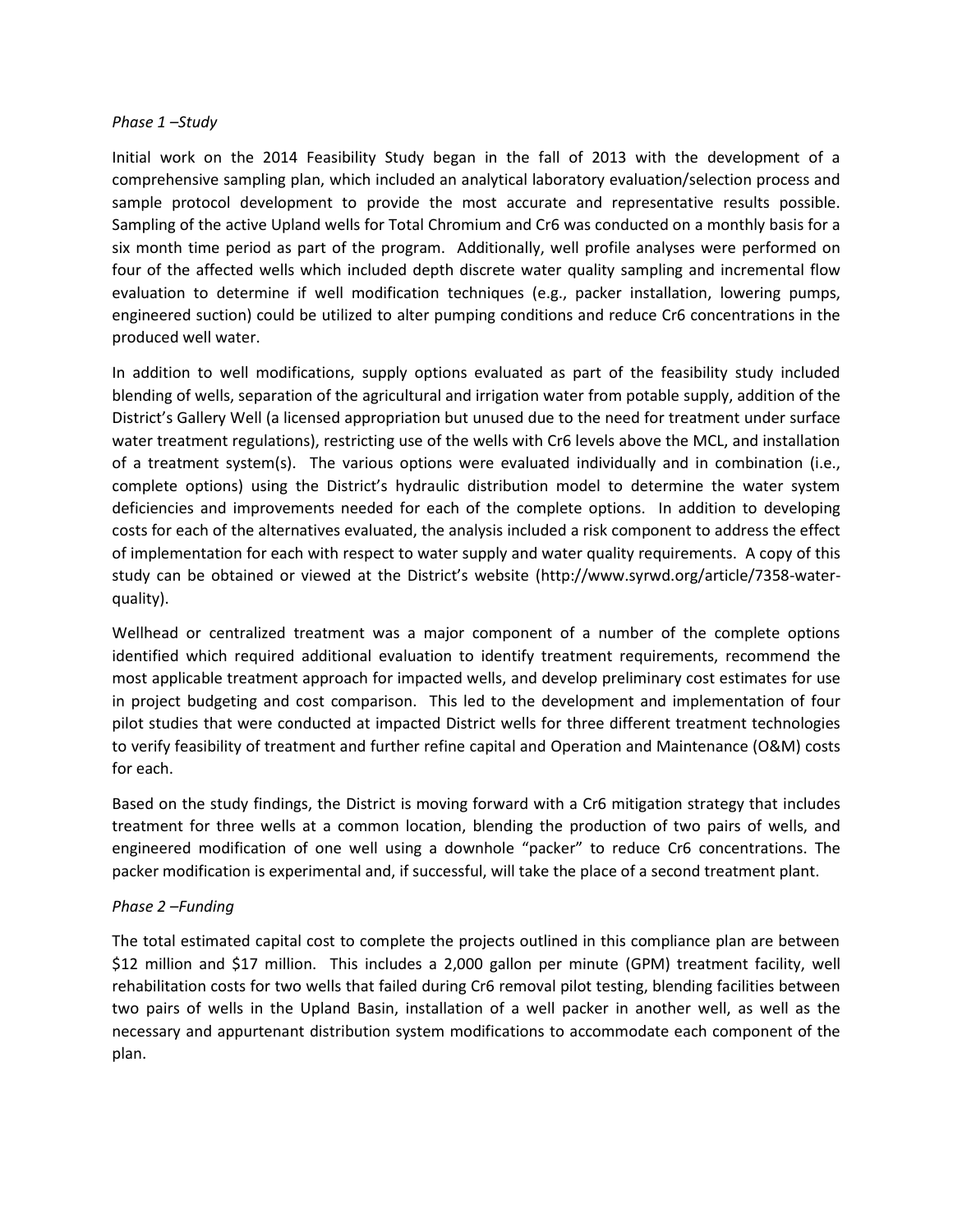The District does not have the available funds to construct the necessary system modifications that are required for Cr6 compliance and has contracted with Bartle Wells Associates for financial advisory services including a rate study that will identify the financial needs and rate adjustments necessary to support District operations and proposed improvements, as well as providing debt service to project specific loans. The District currently plans to fund the Compliance Plan Project using California Drinking Water State Revolving Fund (DWSRF) loans, as well as a grant through one or more of the Proposition 1 programs. To this end, the District has submitted a pre-application to the Proposition 1 Groundwater Sustainability Program, a potential source of grant/loan funding for this project that is administered by the State Water Resources Control Board. The final grant funding guidelines and applicability criteria for the planning and construction of Cr6 treatment facilities under this program directly impacts the project schedule and these compliance plan milestones. The District will continue to work closely with State and Federal entities to identify and pursue available grants and financial assistance.

# *Phase 3 –Design*

Design work for the "packer" study is complete. Design work for the blending stations, piping, and other site improvements is at the 50% design stage. The review and finalization of these plans depends on acquisition of project funding. Design for the common treatment facility (treatment for 3 wells) will be completed in preliminary and detailed design phases. Detailed design will commence within 30 days of receiving DWSRF grant/loan or other funding. Well construction details and project specifications are 50% complete and will be completed, along with additional site design work and piping to the common treatment system site within 30 days of receiving funding.

# *Phase 4 – Environmental Review*

Permitting coordination has the potential to significantly impact the project schedule. Evaluation of permitting requirements for the treatment facilities will be conducted along with California Environmental Quality Act (CEQA) requirements in conjunction with design. The environmental review process will include all project related activities, but will begin within 30 days of the completion of the preliminary design phase and finalization of the basis of design report for the common treatment facility.

#### *Phase 5 – Land Acquisition*

A centralized treatment facility located on District property is planned and easements for pipeline alignments are being investigated. At this time land acquisition is not anticipated, but will be reassessed as part of the design and environmental review phases.

#### *Phase 6- Contractor Selection*

The bidding and selection process for the contractors that will be performing work on the various phases of project construction will follow the traditional design-bid-build approach and will occur upon procurement of project funding and completion of final design drawings and specifications. However, an alternative project delivery method may be used for the common treatment facility, which would allow for early selection of a contractor to provide input to the project engineer during the design process.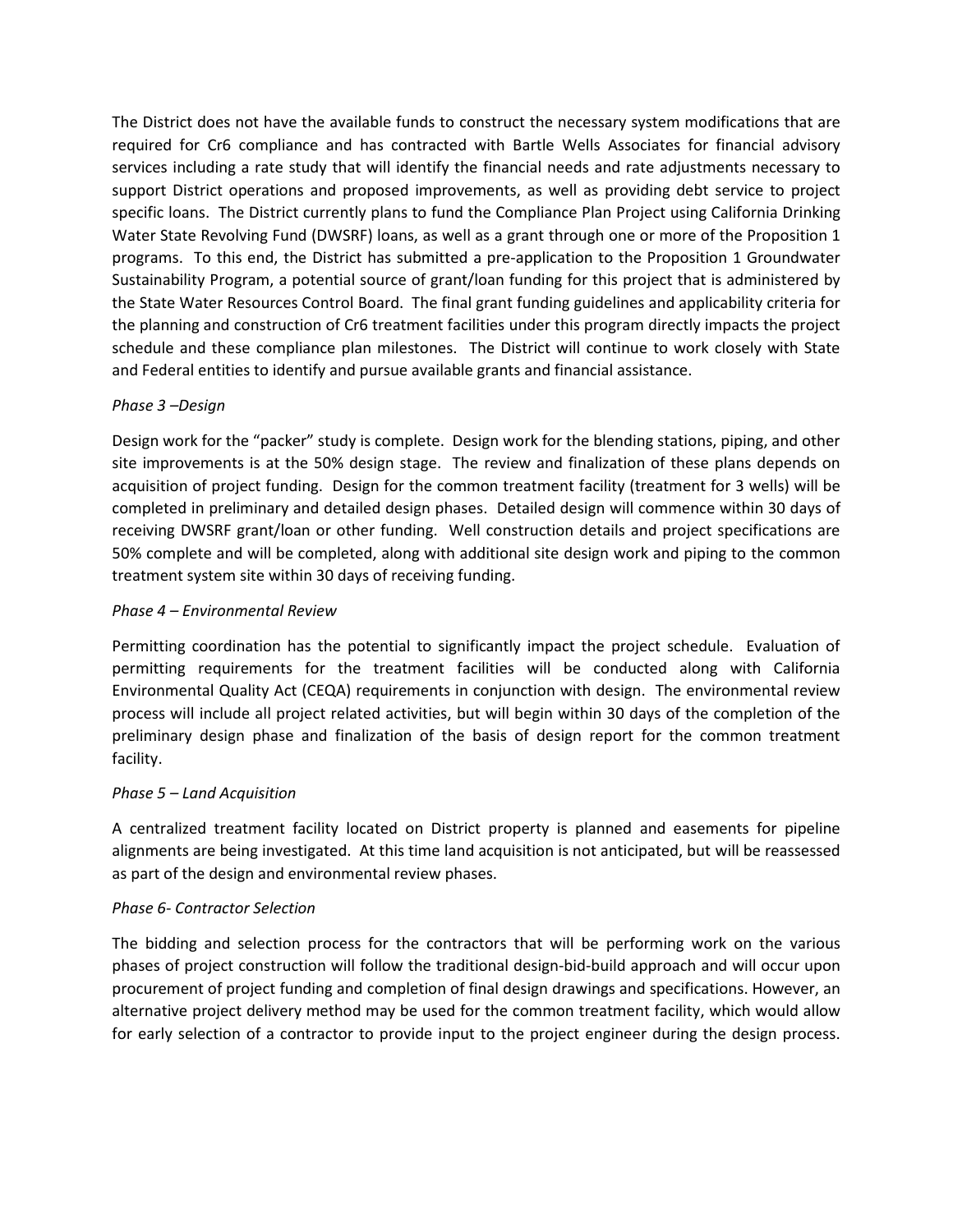# *Phase 7 – Construction*

Construction of the necessary system modifications will begin upon selection of the contractor for each phase of construction. If alternative project delivery is used for the common treatment facility, some site work may begin in parallel with final design.

# *Phase 8 -Testing*

Upon the completion of construction and start-up, facilities will go through a testing period by the District to demonstrate performance after which operations of the new facilities will be turned over to the District.

# **STATUS REPORTS AND PUBLIC NOTICE**

Once approved, the District will submit a written quarterly status report to the State Board. Written notice will be provided to all District customers at least two times per year with information updates on the progress of compliance plan activities in accordance with the Compliance Plan Guidance document. The current planned method of delivery for these notices is to provide a printed bill insert and to post them on the District's website.

# **COMPLETION MILESTONES**

- Study  $2^{nd}$  Quarter, 2016
- Funding  $-4$ <sup>th</sup> Quarter, 2017
- Design  $4^{th}$  Quarter, 2017
- **•** Environmental Review  $-4$ <sup>th</sup> Quarter, 2017
- Land Acquisition  $4^{th}$  Quarter, 2017
- Contractor Selection  $1<sup>st</sup>$  Quarter, 2018
- Construction  $4^{th}$  Quarter, 2019
- Testing  $-4^{\text{th}}$  Quarter, 2019